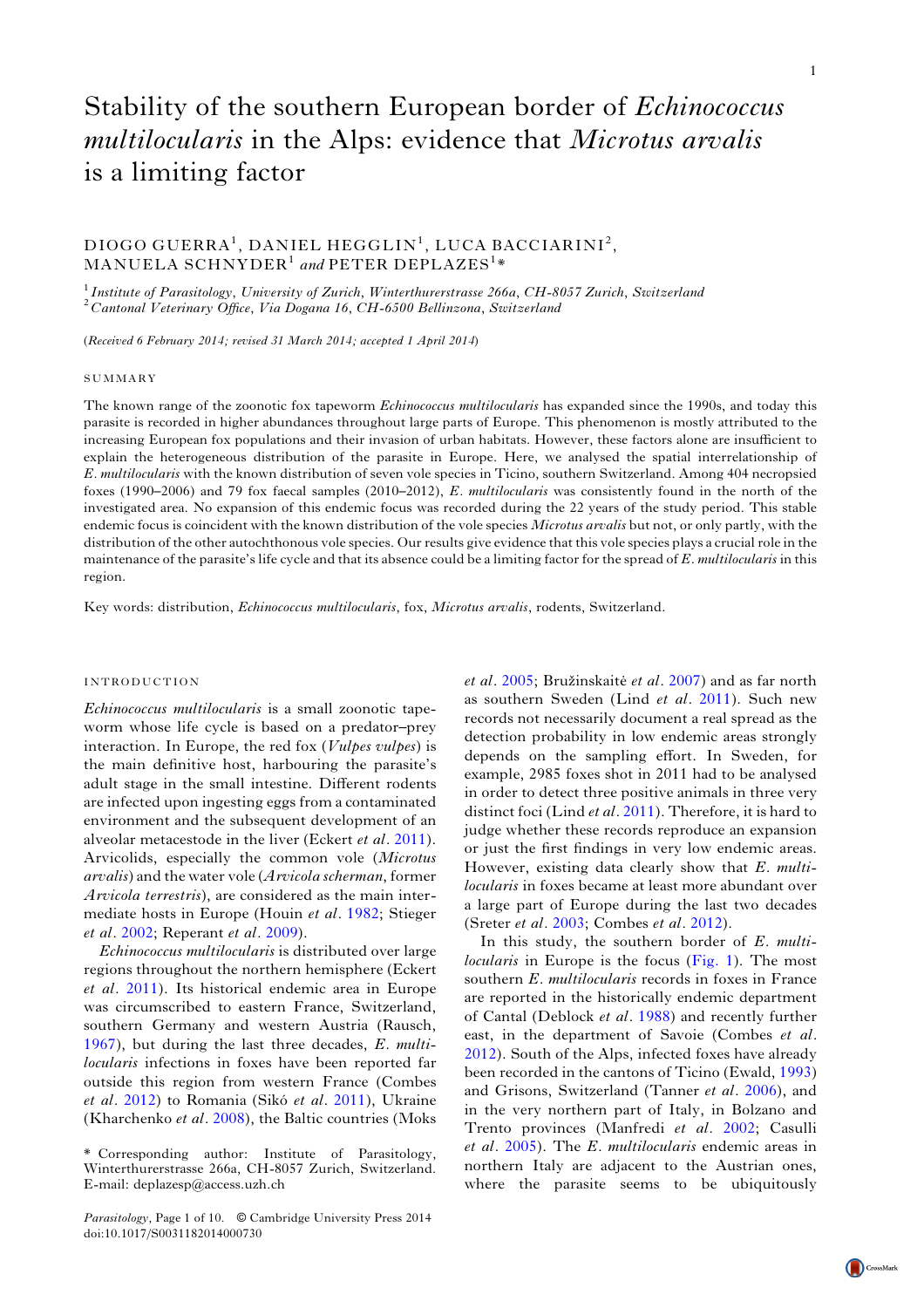<span id="page-1-0"></span>

Fig. 1. Distribution of the most southern infections by *Echinococcus multilocularis* in foxes from the Alps and adjacent regions. AT – Austria; CH – Switzerland; DE – Germany; FR – France; HR – Croatia; IT – Italy; SI – Slovenia. References: 1 – Combes et al. ([2012](#page-7-0)); 2 – Ewald [\(1993\)](#page-8-0); 3 – Tanner et al. [\(2006](#page-9-0)); 4 – Duscher et al. ([2006\)](#page-7-0); 5 – Casulli *et al.*  $(2005)$  $(2005)$ ;  $6 - \text{Rataj } et al. (2010)$  $6 - \text{Rataj } et al. (2010)$  $6 - \text{Rataj } et al. (2010)$ . The dashed line represents the main Alpine divide.

distributed (Duscher et al. [2006\)](#page-7-0). No records exist further south in the Italian peninsula (Di Cerbo et al. [2008](#page-7-0); Magi et al. [2009\)](#page-8-0). Towards east and southeast, the parasite is known to be present in Slovenia (Rataj et al. [2010\)](#page-8-0), Hungary (Sreter et al. [2003](#page-8-0)) and in adjacent areas in north-western Romania (Sikó et al. [2011](#page-8-0)). No foxes were found infected from the north of Croatia (Rajković-Janje et al. [2002\)](#page-8-0), but the presence of E. multilocularis metacestodes is described in M. arvalis from the north of Bulgaria (Genov et al. [1980](#page-8-0)).

As mentioned above, abundance and prevalence of E. multilocularis in foxes were shown to have augmented over large areas, e.g. the Netherlands (Takumi et al. [2008](#page-8-0)) or Germany (Berke et al. [2008](#page-7-0); Staubach et al. [2011](#page-8-0)), respectively. Likewise, a growing incidence is reported for alveolar echinococcosis (AE) in humans. In Switzerland, for example, the incidence of human cases increased 2·5 times between the years  $2000-2005$  (Schweiger *et al.* [2007](#page-8-0)). A tendency in the increase of AE cases was also documented for Austria (Schneider et al. [2013\)](#page-8-0) and France (Said-Ali et al. [2013\)](#page-8-0). The rising numbers of foxes and the urbanization of the E. multilocularis life cycle in Europe have been pointed out as possible causes for the described patterns (Deplazes et al. [2004](#page-7-0); Fischer et al. [2005;](#page-8-0) Schweiger et al. [2007\)](#page-8-0).

In Belgium, on the other hand, no emergence of the parasite was detected in foxes during 1996–2008, although the fox population had considerably increased during the same period (Van Gucht et al. [2010](#page-9-0)). This suggests that the observed trends for E. multilocularis in Europe are heterogeneous and can only partially be explained by changes in the fox population dynamics.

The spatial dynamics of E. multilocularis occurrence and abundance are not well understood and few studies investigated different factors putatively limiting the distribution of this parasite. Mean temperature and humidity, for example, have an impact on egg survival in the environment (Veit et al. [1995\)](#page-9-0) and may affect the transmission potential and the infection of intermediate hosts. However, it has to be considered that the role of these hosts depends not only on their infection rates, but also on the fertility of the larval stages and on the extent by which they are predated by definitive hosts. Moreover, the distribution and abundance of intermediate hosts are likewise expected to be key factors for the establishment and maintenance of the life cycle in a given habitat (Giraudoux et al. [2003](#page-8-0); Hansen et al. [2004](#page-8-0); Guislain et al. [2008;](#page-8-0) Raoul et al. [2010](#page-8-0)). The distribution of rodent species is mainly shaped by the availability of suitable habitats and by climatic factors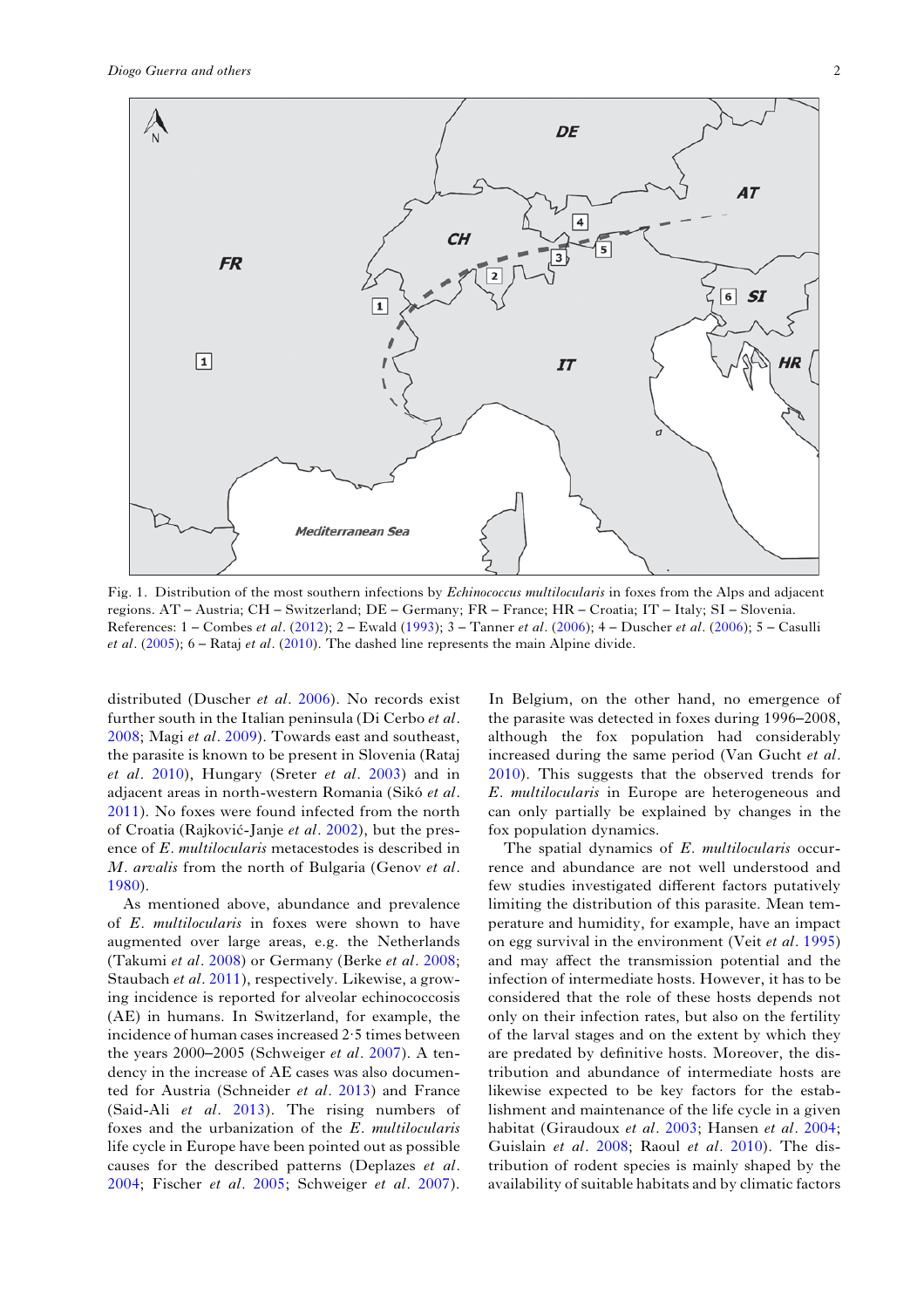| Period                     | Diagnostic<br>techniques <sup>a</sup> | $N$ total | $N$ endemic<br>area | E. <i>multilocularis</i> prevalence<br>(CI 95%) endemic area | E. <i>multilocularis</i> prevalence<br>(CI 95%) non-endemic area |
|----------------------------|---------------------------------------|-----------|---------------------|--------------------------------------------------------------|------------------------------------------------------------------|
| $1990 - 1992^b$            | <b>IST</b>                            | 55        | 15                  | $13.3(1.7-40.5)$                                             | $0.0 (0.0 - 7.2)$                                                |
| $1993 - 1994$ <sup>c</sup> | <b>IST</b>                            | 93        | 27                  | $7.4(0.9-24.3)$                                              | $0.0 (0.0 - 4.4)$                                                |
| 1999–2000                  | <b>SCT</b>                            | 75        | 24                  | $4.2(0.1-21.1)$                                              | $0.0 (0.0 - 5.7)$                                                |
| $2002 - 2003$              | SCT.                                  | 57        | 47                  | $10.6(3.5-23.1)$                                             | $0.0 (0.0 - 25.9)$                                               |
| 2005-2006                  | SCT.                                  | 124       | 33                  | $6.1 (0.7 - 20.2)$                                           | $0.0 (0.0 - 3.2)$                                                |
| 2010-2012                  | Coprology                             | 79        | 16                  | $6.3(0.2 - 30.2)$                                            | $0.0 (0.0 - 4.6)$                                                |

<span id="page-2-0"></span>Table 1. Echinococcus multilocularis in foxes ( $n = 404$ ) and fox faecal samples ( $n = 79$ ) from the Canton Ticino (Switzerland) during 1990–2012

<sup>a</sup> IST – Intestinal Scraping Technique; SCT – Sedimentation and Counting Technique; Coprology – Sieving and flotation technique and molecular identification.<br><sup>b</sup> Ewald (1993).<br><sup>c</sup> Alther (1996).

(Giraudoux *et al.* [2003,](#page-8-0) [2013](#page-8-0)*b*) as well as by postglacial range expansion (Braaker and Heckel, [2009\)](#page-7-0). Accordingly, a recent study in China demonstrated how key rodent species could be used to describe the distribution ranges of E. multilocularis over large areas (Giraudoux *et al.* [2013](#page-8-0)*a*). However, the distribution of most rodents is rather heterogeneous and rodent community composition can be highly variable over small areas, just like the patchy distribution of E. multilocularis infections in rodents and foxes (Tanner et al. [2006\)](#page-9-0). In the framework of this study, we investigated the long-term spatial dynamics of E. multilocularis on a small scale in the south of Switzerland and analysed how the observed pattern correlates with the known distribution of autochthonous vole species.

## MATERIALS AND METHODS

## Study area

This study was conducted in the Canton of Ticino (southern Switzerland) which has a surface area of approximately  $2812 \text{ km}^2$ . Half of the territory is covered by forest, 30% by unproductive areas (i.e. mountains, lakes and rivers), 13% by agricultural areas and 6% by human infrastructures (data: Swiss Federal Statistics Office, [www.bfs.admin.ch](http://www.bfs.admin.ch)). There is a predominance of an alpine landscape, with deep valleys and high mountains (altitudes range from 200 to 3400 m).

There are seven Arvicolid species described in Ticino, which are potential intermediate hosts for E. multilocularis: Arvicola amphibius, Chionomys nivalis, M. arvalis, Microtus multiplex, Microtus savii, Microtus subterraneus and Myodes glareolus (Hausser, [1995\)](#page-8-0).

#### Samples

A total of 404 red foxes, obtained from hunters between 1990 and 2006, were analysed. These specimens had been shot in the course of the official hunting seasons and a small percentage  $(< 2\%)$  had been found dead (e.g. road killed). Five time periods were studied: 1990–1992 (Ewald, [1993\)](#page-8-0); 1993–1994 (Alther, [1996](#page-7-0)); 1999–2000; 2002–2003 and 2005–2006 (unpublished results). Sex, age and location were recorded for each animal. Whenever the exact location was not available, the coordinates of the nearest human settlement were used. In order to inactivate taeniid eggs, carcasses were deep-frozen at  $-80$  °C for at least 5 days (Eckert *et al.* [2001\)](#page-8-0). Helminthological investigations were performed either by the Intestinal Scraping Technique (IST) (Eckert et al. [2001\)](#page-8-0) or by the Sedimentation and Counting Technique (SCT) (Hofer et al. [2000\)](#page-8-0) (Table 1).

Based on typical morphological characteristics, prevalence rates of some common intestinal helminths were determined: E. multilocularis (for the period 1990–2006), Taenia spp., Mesocestoides spp., hookworms (Uncinaria spp.) and ascarids (Toxocara spp. and Toxascaris leonina) (for the period 1999–2006 only).

During 2010–2012, 79 fox and 23 dog faecal samples were collected in the same study area. Collection was performed between April and November when snow or grass coverage were lowest. Species identification for faecal samples was based on content, morphology, odour and location (Stieger *et al.* [2002\)](#page-8-0). Faecal samples were also frozen at −80 °C for at least 5 days prior to any analysis. Two grams of each sample were screened for taeniid eggs with a sieving-flotation technique (Mathis et al. [1996\)](#page-8-0). DNA extraction from positive samples was performed according to Štefanić et al. [\(2004](#page-8-0)) and a multiplex-PCR for taeniid genus identification was used (Trachsel et al. [2007](#page-9-0)), with the primer pairs described by the authors. Echinococcus multilocularis positive samples were confirmed by sequencing, after purification with a MinElute PCR purification kit (Qiagen, Hilden, Germany). Sequencing was carried out by Synergene Biotech GmbH, Biotech Centre Zurich, Switzerland [\(www.synergene-biotech.com](http://www.synergene-biotech.com)) and results compared with GenBank nucleotide database (BLAST; [www.](http://www.blast.ncbi.nlm.nih.gov) [blast.ncbi.nlm.nih.gov](http://www.blast.ncbi.nlm.nih.gov)).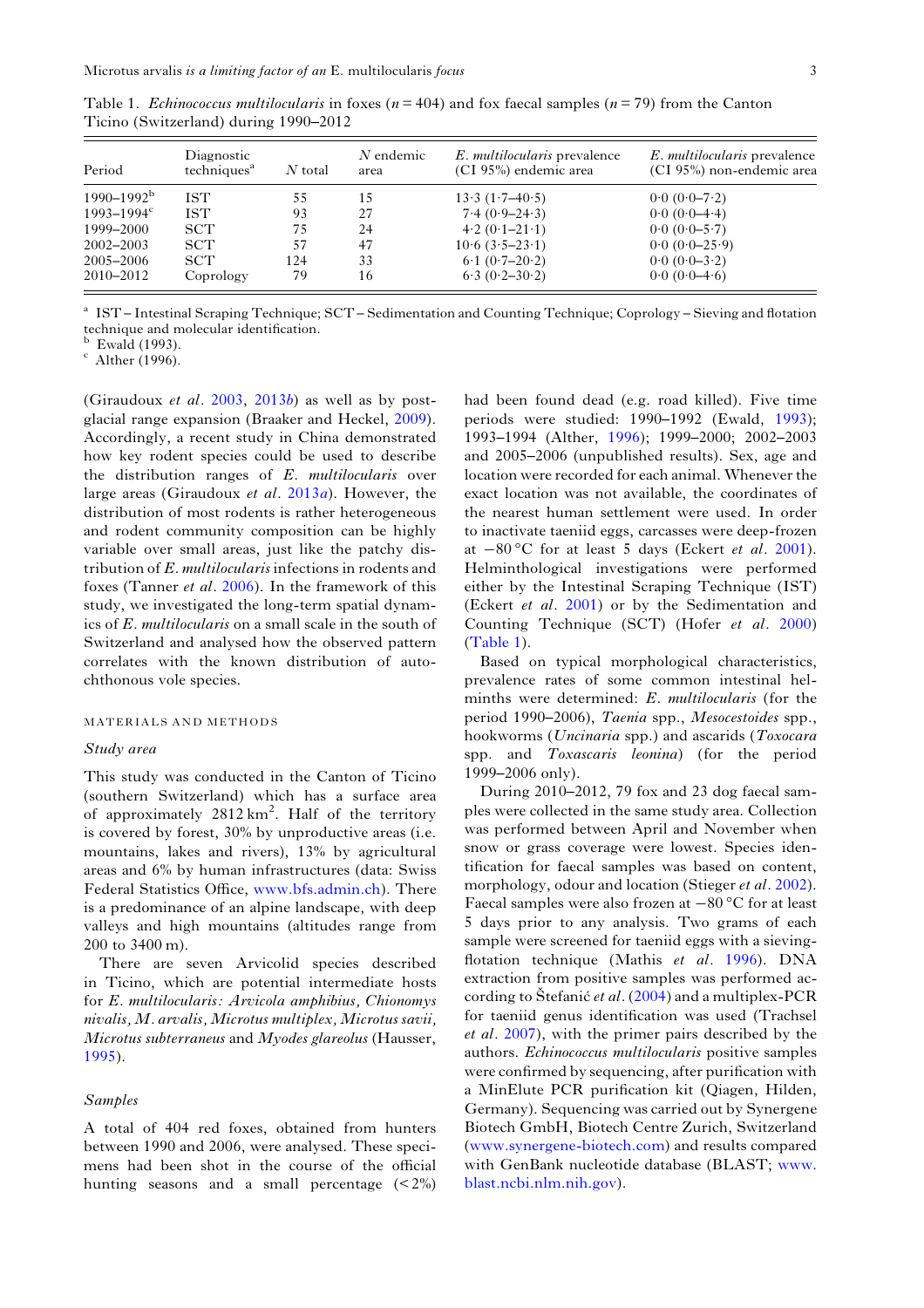# Spatial and statistical analysis

A map with the coordinates of all carcasses and faecal samples was built using the software QuantumGIS version 1.8.0 Lisboa, [http://qgis.org/.](http://qgis.org/) Official Switzerland borders were obtained from the Swiss Federal Office of Topography [\(www.swisstopo.](http://www.swisstopo.admin.ch/) [admin.ch/](http://www.swisstopo.admin.ch/); version from 1.1.2013).

The Swiss Biological Records Center (CSCF) ([http://lepus.unine.ch/carto/\)](http://lepus.unine.ch/carto/) provides cartographical server information on the known distribution of the Swiss fauna. The distribution maps of the different rodent species, which are provided on the base of a  $5 \times 5$  km grid, were used for comparisons with the recorded distribution of E. multilocularis in foxes.

The endemic area for E. multilocularis was defined by all grid cells where infections of fox origin were recorded and a buffer zone of 1 cell  $(5 \times 5 \text{ km})$ around this area therewith accounting for the spatial behaviour of foxes. Fox home-range sizes in different studies on Continental Europe ranged between  $0.6-9.3 \text{ km}^2$  (Trewhella *et al.* [1988;](#page-9-0) Meia and Weber, [1995](#page-8-0)). All grid cells outside this area were referred as belonging to a non-endemic area.

As rough indicators of fox predation on rodents, prevalence rates of rodent- and non-rodent-related intestinal helminths were compared between foxes originating from the E. multilocularis endemic and non-endemic areas, using the Chi-square test. Statistical analysis was carried out using SPSS 20.0. Significance value was set as  $P < 0.05$ .

# RESULTS

Between one and five E. multilocularis positive samples were recorded in foxes in every period studied [\(Table 1\)](#page-2-0). The periodic prevalence rates in the endemic area ranged between 4·2 and 13·3% and the overall rates were 9·5% (IST; 1990–1994) and 7·7% (SCT; 1999–2006). The occurrence of E. multilocularis in fox faecal samples was 6·3% (2010–2012). The presence of  $E$ . multilocularis eggs was detected in one out of just four dog faecal samples from the endemic area. For this faecal sample only, the host species was confirmed by a multiplex-PCR (Nonaka et al. [2009](#page-8-0)).

All positive E. multilocularis samples  $(n = 13)$  were from an endemic area with approximately  $160 \text{ km}^2$  in the most northern part of Ticino [\(Fig. 2](#page-4-0)), just south of the main Alpine divide. In this area there are two main valleys with north-south orientation that merge further south: Val Leventina in the West and Valle di Blenio in the East [\(Fig. 2](#page-4-0)). Most of the positive samples were from Val Leventina and only one from Valle di Blenio. No evident changes in the latitude of the infections were recorded throughout the study periods ([Fig. 2](#page-4-0)). The most southern infected fox was located at latitude 46·49°N (Decimal degrees,

WGS84) in Val Leventina. The positive dog sample originated from approximately 2 km southwest from this point.

Analysis of rodent communities revealed that M. arvalis is the only species contemporaneously present in the E. multilocularis endemic area and completely absent in the other area [\(Fig. 3](#page-5-0)A). Microtus subterraneus was also predominantly recorded in the endemic area, but there are records in two other locations further south [\(Fig. 3](#page-5-0)F). The distribution of all other Arvicolids was apparently unrelated to the one of  $E$ . *multilocularis* in foxes, including  $A.$  amphibius and  $M.$  savii which were present solely in the non-endemic area.

There was a significantly higher prevalence of Taenia species in the E. multilocularis endemic area ([Fig. 4](#page-5-0)). The prevalence rates of Mesocestoides spp., hookworms and ascarids exhibited no differences between the two investigated areas.

#### DISCUSSION

# Distribution of E. multilocularis in foxes

Our results give no evidence for a spread of the distribution of E. multilocularis in Ticino over a 20-year period. The infected samples were constantly obtained from a very small geographic area and there were no major changes in their latitude that could suggest a southern spread.

The fact that all 258 foxes investigated from southern areas of Ticino were not infected gives strong evidence that the parasite is absent in this region or only occurs occasionally.

The overall E. multilocularis prevalence in foxes from the endemic area in Ticino is much lower compared with hyper-endemic locations north of the Alps, where prevalence rates higher than 30% have frequently been recorded, e.g. in Switzerland (Brossard et al. [2007](#page-7-0); Hegglin et al. [2007;](#page-8-0) Reperant et al. [2007](#page-8-0)) or Austria (Duscher et al. [2006](#page-7-0)). In fact, the prevalence rate is similar to the ones obtained from other alpine regions, such as the Swiss canton of Grisons ( $\leq$  14·3%) (Tanner *et al.* [2006](#page-9-0)) or the Bolzano and Trento provinces, in northern Italy  $($  <math>12.9\%) (Manfredi et al. [2002;](#page-8-0) Casulli et al. [2005](#page-7-0)) ([Fig. 1\)](#page-1-0). A north-to-south decreasing gradient of the prevalence rates is evident between the highly endemic areas in northern Switzerland and Austria, and adjacent foci in the South. On these three alpine regions, infected foxes exhibit a patchy distribution coincident with specific valleys. In the Canton of Grisons, infected foxes have been found in the Müstair Valley that is in close connection with an Italian valley in Bolzano, where one of the Italian foci is located (Casulli et al. [2009](#page-7-0)). Since foxes can disperse over large distances (Trewhella et al. [1988](#page-9-0); Meia and Weber, [1995](#page-8-0)), occasional exchanges of parasites between these two areas are likely.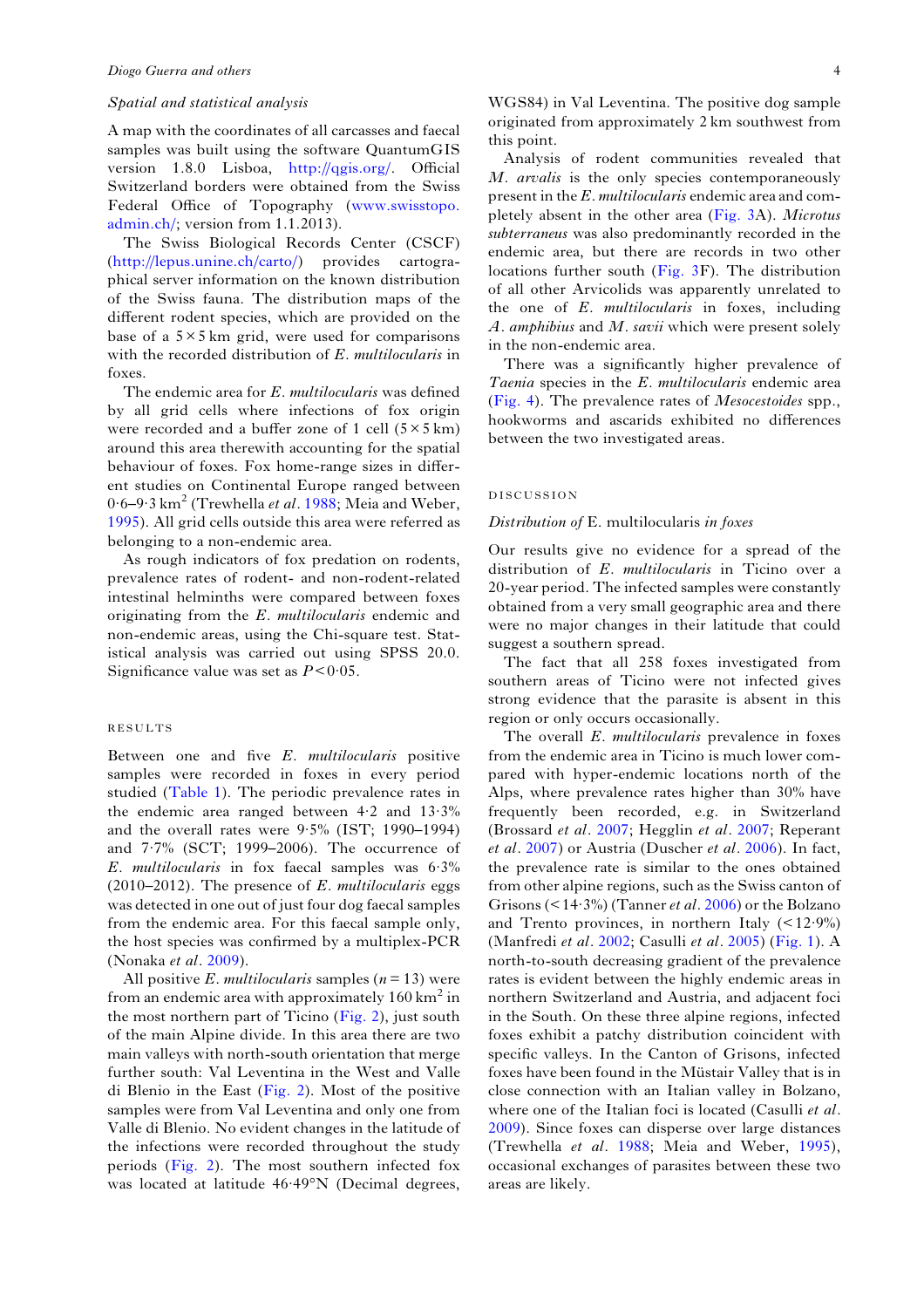

<span id="page-4-0"></span>

Fig. 2. Echinococcus multilocularis in foxes and dogs from the Canton of Ticino (southern Switzerland) between 1990 and 2012. Grid with  $5\times 5$  km cells. The bold gridlines define the endemic area of E. multilocularis. 1 – Val Leventina; 2 – Valle di Blenio. The arrows in the upper right corner depict the latitude of the most southern case in a fox during each studied period.

The first E. multilocularis infections in foxes from Ticino were recorded more than 20 years ago (Ewald, [1993\)](#page-8-0) but no autochthonous human cases have been documented in this region so far.

Autochthonous human AE was reported in two patients from South Tyrol between 1906 and 1922 (Hosemann et al. [1928\)](#page-8-0) nearby the location of reported infections in foxes from northern Italy. This may shed some light on the age and dynamics of these different alpine E. multilocularis foci that seem rather stable and not a result of a recent spread.

# Rodent species distribution and fox predation on rodents

The analysis of the distribution areas of the vole species in Ticino gives evidence that  $M$ . arvalis is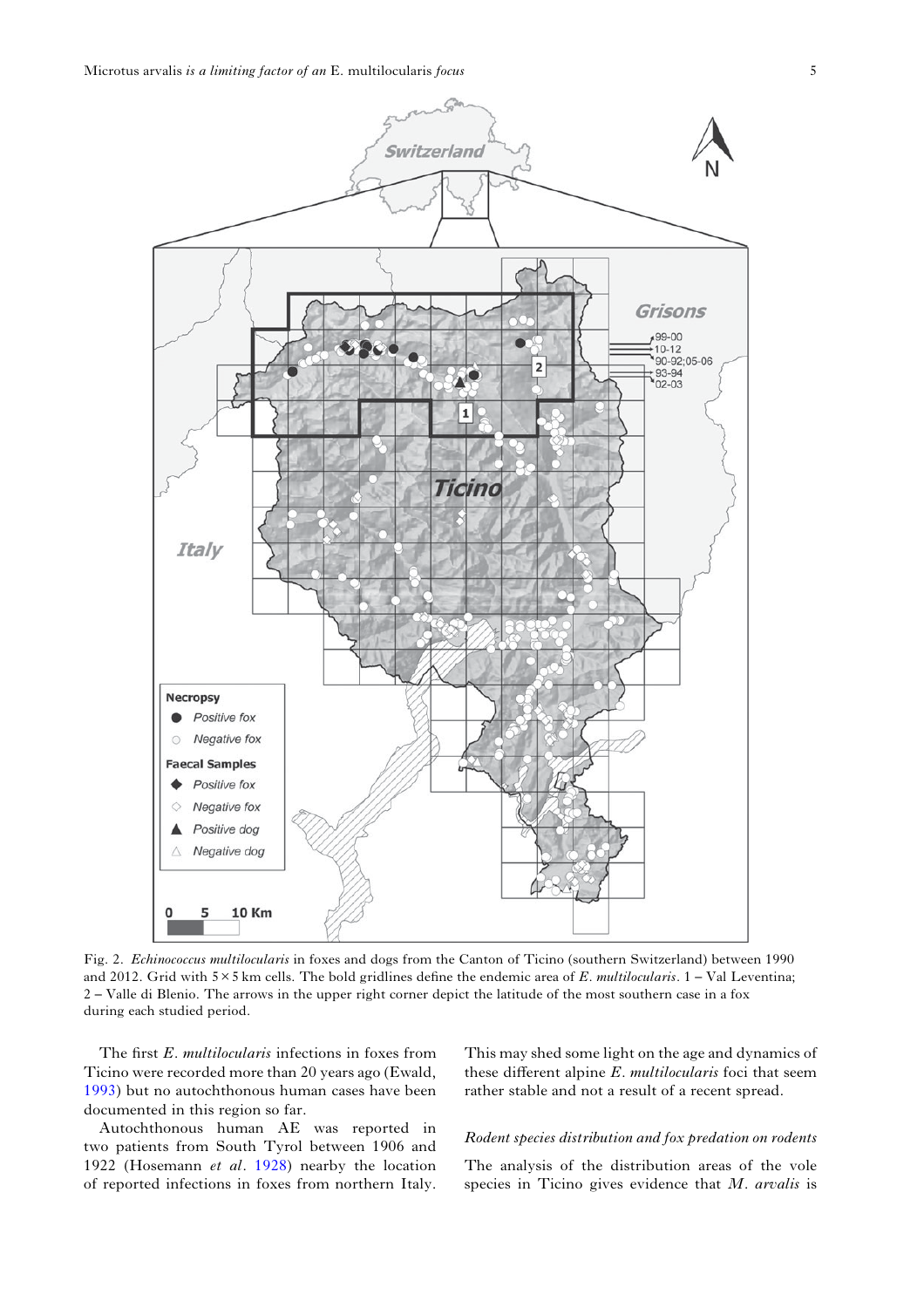<span id="page-5-0"></span>Diogo Guerra and others 6



Fig. 3. Presence/absence of rodent (A–G) and insectivore (H) species in Ticino (Switzerland). Data obtained from the online cartographical server of the Swiss Biological Records Center ([http://lepus.unine.ch/carto/\)](http://lepus.unine.ch/carto/). Grid with 5× 5 km cells. Bold gridlines define the endemic area for *Echinococcus multilocularis* in Ticino (see Fig. 2).



Fig. 4. Comparison of helminth prevalence rates between foxes from the *Echinococcus multilocularis* endemic  $(n = 104)$ and non-endemic ( $n = 152$ ) areas in Ticino during 1999–2006. Asterisks:  $P < 0.05$  (Chi-square test); error bars: 95% confidence interval.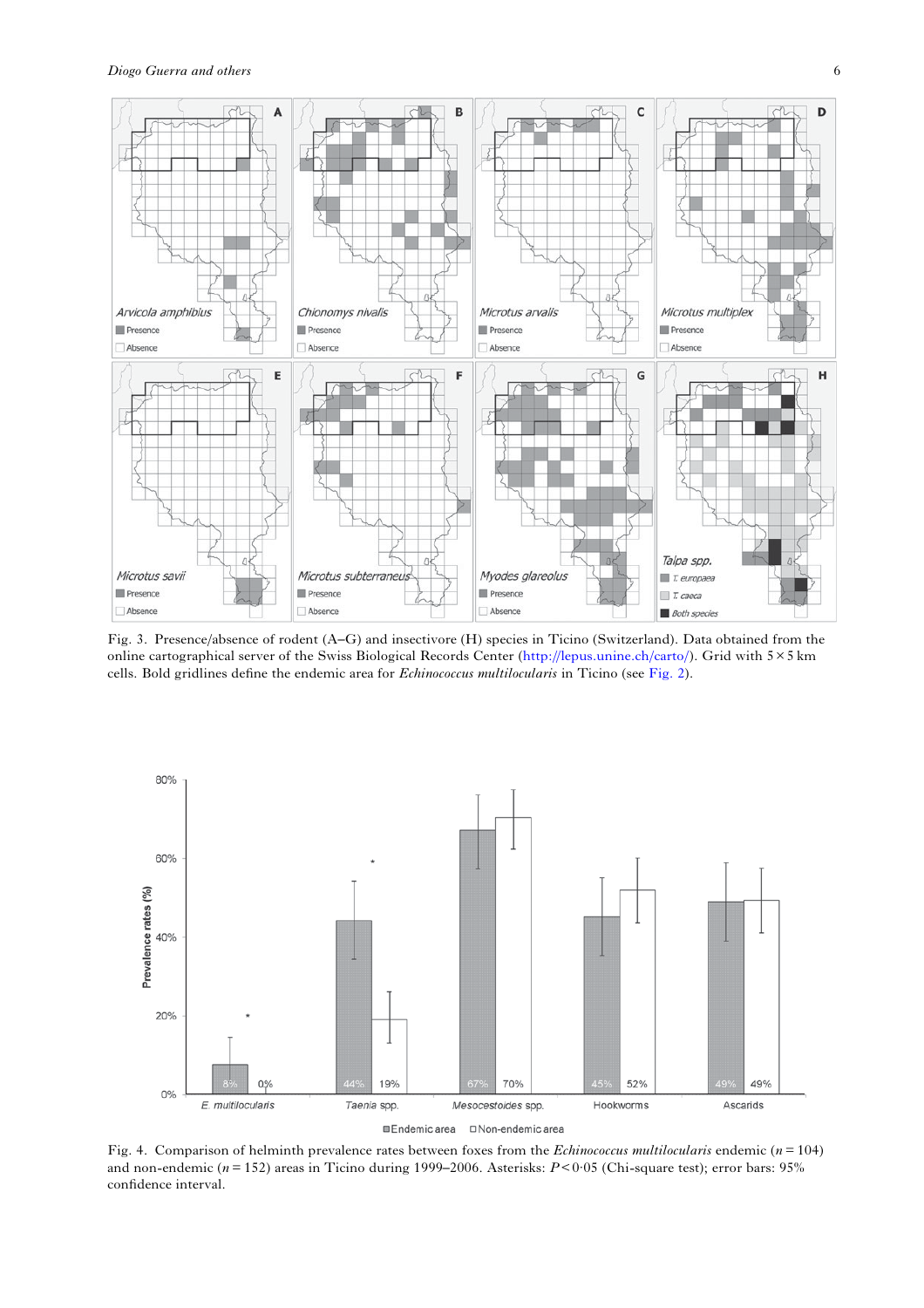likely to act as the most important intermediate host for *E. multilocularis* in this Canton. Its apparent absence from the non-endemic area may be a limiting factor for the parasite's spread. Other rodent species present in both areas may also act as intermediate hosts. Microtus subterraneus is mostly found in the E. multilocularis endemic area but also in a few locations in the non-endemic area. There is a record of E. multilocularis infection in this species, i.e. one out of 169 necropsied specimens in France (Delattre et al. [1990](#page-7-0)), but no other extensive studies have been carried out so far. Although M. subterraneus is not a very abundant vole (Hausser, [1995\)](#page-8-0), the number of foxes collected from these locations in the nonendemic area is too small to completely discard its relevance as an intermediate host. Conversely, M. glareolus, which has been described as a potential intermediate host for E. multilocularis (Bonnin et al. [1986;](#page-7-0) Stieger et al. [2002\)](#page-8-0) has a distribution that is clearly unrelated to E. multilocularis infections in foxes. Maybe due to low densities or because they are not as important in foxes' diet, the presence of this and of the other rodent species in the non-endemic area seems to be insufficient to maintain the parasite's life cycle. The former species A. terrestris, an important intermediate host for E. multilocularis, has been reclassified into A. scherman and A. amphibius (Wilson and Reeder, [2005](#page-9-0)). Arvicola scherman, absent in Ticino, is abundant in E. multilocularis highly endemic areas. For example, in Zurich, Switzerland, high prevalence rates of infection (up to 40·6–78·5% in some areas) with fertile metacestodes (overall 9·3%) have been documented in this species (Burlet et al. [2011\)](#page-7-0). Interestingly, in our study  $A$ . amphibius was located exclusively in the E. multilocularis non-endemic area in Ticino. In contrast to  $A$ . scherman, this species reaches regions far outside the known endemic area of E. multilocularis in Europe. It is a semi-aquatic species associated with wetlands, rivers and ponds (Hausser, [1995](#page-8-0)) and this environment may protect it from fox predation. While A. scherman can be considered an important intermediate host, according to our study, the relevance of  $A$ . amphibius for the  $E$ . multilocularis life cycle in this region is questionable.

In the Massif Central, France, in an area of roughly 5000 km<sup>2</sup>, Deblock et al. [\(1988\)](#page-7-0) defined a border between an endemic and a non-endemic area for E. multilocularis, based on the necropsies of foxes. This endemic area corresponded to locations where infected Arvicola sp. were previously recorded. Unfortunately, the authors did not describe the distribution of the other rodent species which derails possible relationships between the distribution of potential intermediate hosts and the observed pattern for E. multilocularis in foxes.

Another key factor to understand the role of different intermediate hosts in the parasite's life cycle is the fox predation rate. Foxes exhibit a dietary plasticity

that is nonetheless related to a preference for certain prey (Macdonald, [1977](#page-8-0); Hegglin et al. [2007](#page-8-0)). In Zurich, Switzerland, although burrow systems of M. arvalis were far less frequently recorded than the ones from A. scherman, the frequency of both species' remains in fox stomachs was similar (Hegglin et al.  $2007$ ). In other highly endemic areas for  $E$ . multilocularis in France, M. arvalis was the most common prey (Guislain et al. [2008\)](#page-8-0) and foxes exhibited a predatory preference for it (Raoul et al. [2010\)](#page-8-0). In the Müstair Valley, where no *Arvicola* species are recorded, E. multilocularis in foxes was likely associated with predation on *Microtus* species (Tanner et al. [2006\)](#page-9-0). However, a study in western Switzerland showed that  $A$ . scherman can also be the most common prey of foxes (Weber and Aubry, [2009\)](#page-9-0) and is likely to act as a key species for the parasite's transmission in certain areas. Unlike other less predated Arvicolids, A. scherman and M. arvalis are known agricultural pests. They inhabit meadows and pastures and develop pluriannual population cycles, reaching as many as 1000 and 2500 individuals  $ha^{-1}$ , respectively (Hausser, [1995](#page-8-0)).

The analysis of other helminths' frequency in foxes may deliver some more information on their diet. Interestingly, Taenia spp. occurred more frequently in foxes from the E. multilocularis endemic area [\(Fig. 4\)](#page-5-0). Taenia crassiceps and Taenia polyacantha are the most common Taenia species in foxes from Ticino (Ewald, [1993\)](#page-8-0). Like E. multilocularis, both species have a dixenous life cycle, in which rodents are the most important intermediate hosts. Microtus arvalis is considered the most susceptible intermediate host for T. crassiceps (Rietschel, [1981\)](#page-8-0) and is also an intermediate host for  $T$ . polyacantha (Jones and Pybus, [2001](#page-8-0)). In the Canton of Thurgau, Switzerland, a study on helminths of rodent species succeeded in finding both T. polyacantha and T. crassiceps in M. arvalis (Schaerer, [1987](#page-8-0)). There were significant differences between this species and M. glareolus, in which no infections were found. The higher number of Taenia spp. infections in the E. multilocularis endemic area may be related to the availability of susceptible intermediate hosts, such as M. arvalis, thus reinforcing its relevance in the foxes' diet and in the E. multilocularis life cycle. In contrast, helminths with life cycles not dependent on microtine species exhibited no spatial segregation.

# Limiting factors for the spread of E. multilocularis

Geographic barriers have been impacting the spread and distribution of rodents for a long time (Braaker and Heckel, [2009](#page-7-0)). After the Last Glacial Maximum (LGM), which took place more than 200 000 years ago, animal and plant species were able to recolonize previously frozen regions (Sommer and Nadachowski, [2006](#page-8-0)). The current distribution of these species was strongly affected by the outcome of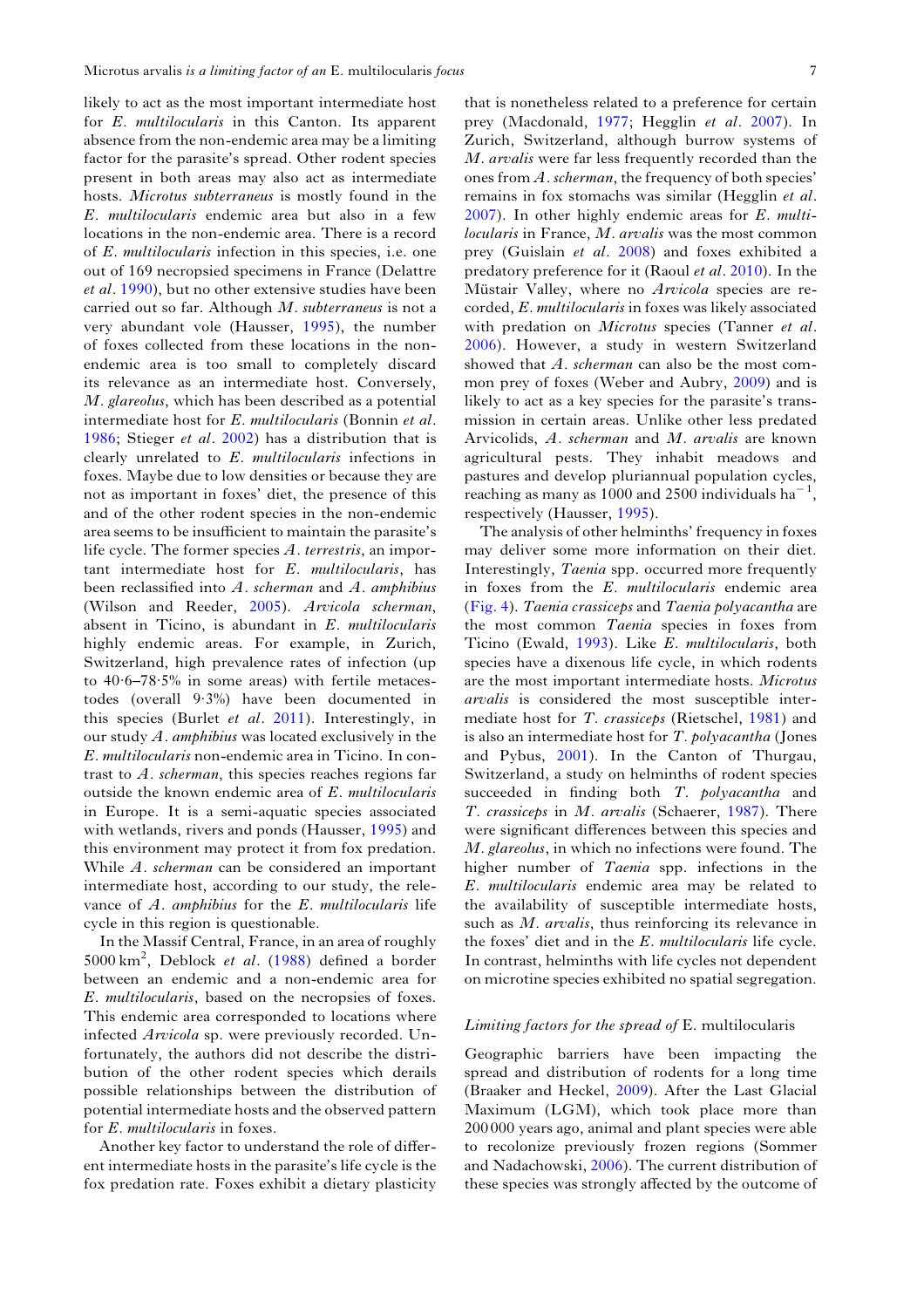<span id="page-7-0"></span>these events. The migration patterns of foxes and intermediate hosts after the LGM and the gradual colonization of different areas may help in the understanding of the current distribution of E. multilocularis and the patchy arrangement of infected foxes in the Alps. In a work by Braaker and Heckel (2009), mitochondrial DNA of different M. arvalis isolates revealed that the post-glaciation migrations of this species might have occurred upwards from Italy through the valleys of the bigger rivers in Switzerland. It is surprising to see that the postulated main routes of migration overlap with the valleys where E. multilocularis was found in Ticino (this paper) and in Grisons (Engadin and Bregaglia valleys) (Tanner et al. [2006\)](#page-9-0). These findings seem to reinforce the hypothesis of  $M$ . arvalis relevance for E. multilocularis in these regions or at least reflect areas where the contact between definitive and intermediate hosts has occurred long enough to allow the establishment of a parasitic life cycle.

Analysis of the distribution of other species can help clarify the impact of geographic barriers. Talpa caeca and Talpa europaea are insectivores that often share the habitat with  $M$ . arvalis and  $A$ . terrestris (Giraudoux et al. [2003](#page-8-0); Delattre et al. 2006). In Ticino, these two Talpa species have a segregated dis-tribution ([Fig. 3H](#page-5-0)). Maddalena et al.  $(2000)$  documented a clear border in Val Leventina, mostly due to geographic barriers. This border was set around latitude 46·42°N coincident with the border of the endemic area for E. multilocularis obtained in the present study. Since M. arvalis is a grassland rodent, it is reasonable to assume that in Val Leventina the border features for the Talpa species would also be valid for *M. arvalis*, preventing it from spreading further south. If  $M$ . arvalis is the most important intermediate host for E. multilocularis in Ticino, its circumscription to the north of the canton would prevent the parasite from establishing on more southern areas where no key intermediate host is present.

Climatic variables in Ticino, such as temperature and rainfall, are distinct between the very northern mountain valleys and the more temperate lakeside pastures in the south. This north-south gradient in temperature and humidity could act as an adjuvant in balancing the stable epidemiological situation for E. multilocularis. However, as seen in [Fig. 1](#page-1-0), foxes have been found infected even in regions south from Ticino. This shows that climate is not per se an absolute exclusion factor for the distribution of the parasite in Europe and that other variables, such as the distribution of rodent communities, should be henceforth more frequently considered.

#### ACKNOWLEDGEMENTS

To Tiziano Maddalena, Simon Capt and Jürg Paul Müller for the valuable comments on the rodents' distribution in Ticino. Also, to Laura Lurati for collecting part of the faecal samples and to Alexander Mathis for comments on the manuscript. This study represents the dissertation of Diogo Guerra, veterinarian.

#### FINANCIAL SUPPORT

This work was supported by the Federal Food Safety and Veterinary Office (FSVO) of Switzerland, by the EMIDA-ERA NET framework, and is within the scope of the EMIRO project 'The significance of rodent communities for the distribution of Echinococcus multilocularis: ecological and experimental investigations' (grant number 1.12.18 EMIDA EMIRO).

#### REFERENCES

Alther, P. (1996). Beitrag zur Epidemiologie und Diagnose der Echinococcus multilocularis – Infektion bei Endwirten. Vet Med thesis. University of Zurich, Zurich, Switzerland.

Berke, O., Romig, T. and von Keyserlingk, M. (2008). Emergence of Echinococcus multilocularis among red foxes in northern Germany, 1991–2005. Veterinary Parasitology 155, 319–322.

Bonnin, J., Delattre, P., Artois, M., Pascal, M., Aubert, M. and Petavy, A. (1986). Contribution à la connaissance des hôtes intermédiaires d'Echinococcus multilocularis dans le nord-est de la France. Annales de Parasitologie Humaine et Comparée 61, 235–243.

Braaker, S. and Heckel, G. (2009). Transalpine colonisation and partial phylogeographic erosion by dispersal in the common vole (Microtus arvalis). Molecular Ecology 18, 2518–2531.

Brossard, M., Andreutti, C. and Siegenthaler, M. (2007). Infection of red foxes with Echinococcus multilocularis in western Switzerland. Journal of Helminthology 81, 369–376.

Bružinskaitė, R., Marcinkutė, A., Strupas, K., Sokolovas, V., Deplazes, P., Mathis, A., Eddi, C. and Šarkūnas, M. (2007). Alveolar echinococcosis, Lithuania. Emerging Infectious Diseases 13, 1618–1619.

Burlet, P., Deplazes, P. and Hegglin, D. (2011). Age, season and spatiotemporal factors affecting the prevalence of Echinococcus multilocularis and Taenia taeniaeformis in Arvicola terrestris. Parasites and Vectors 4, 1–9.

Casulli, A., Manfredi, M. T., La Rosa, G., Di Cerbo, A. R., Dinkel, A., Romig, T., Deplazes, P., Genchi, C. and Pozio, E. (2005). Echinococcus multilocularis in red foxes (Vulpes vulpes) of the Italian Alpine region: is there a focus of autochthonous transmission? International Journal for Parasitology 35, 1079–1083.

Casulli, A., Bart, J. M., Knapp, J., La Rosa, G., Dusher, G., Gottstein, B., Di Cerbo, A., Manfredi, M. T., Genchi, C., Piarroux, R. and Pozio, E. (2009). Multi-locus microsatellite analysis supports the hypothesis of an autochthonous focus of Echinococcus multilocularis in northern Italy. International Journal for Parasitology 39, 837–842.

Combes, B., Comte, S., Raton, V., Raoul, F., Boué, F., Umhang, G., Favier, S., Dunoyer, C., Woronoff, N. and Giraudoux, P. (2012). Westward spread of Echinococcus multilocularis in foxes, France, 2005–2010. Emerging Infectious Diseases 18, 2059–2062.

Deblock, S., Pétavy, A. F. and Gilot, B. (1988). Helminthes intestinaux du renard commun (Vulpes vulpes L.) dans le Massif central (France). Canadian Journal of Zoology 66, 1562–1569.

Delattre, P., Giraudoux, P. and Quéré, J.-P. (1990). Conséquences épidémiologiques de la réceptivité d'un nouvel hôte intermédiaire du Taenia multiloculaire (Echinococcus multilocularis) et de la localisation spatiotemporelle des rongeurs infestés. Comptes rendus de l'Académie des Sciences 310, 339–344.

Delattre, P., Clarac, R., Melis, J.-P., Pleydell, D. and Giraudoux, P. (2006). How moles contribute to colonization success of water voles in grassland: implications for control. Journal of Applied Ecology 43, 353–359. Deplazes, P., Hegglin, D., Gloor, S. and Romig, T. (2004). Wilderness in the city: the urbanization of Echinococcus multilocularis. Trends in Parasitology 20, 77–84.

Di Cerbo, A. R., Manfredi, M. T., Trevisiol, K., Bregoli, M., Ferrari, N., Pirinesi, F. and Bazzoli, S. (2008). Intestinal helminth communities of the red fox (Vulpes vulpes L.) in the Italian Alps. Acta Parasitologica 53, 302–311.

Duscher, G., Pleydell, D., Prosl, H. and Joachim, A. (2006). Echinococcus multilocularis in Austrian foxes from 1991 until 2004. Journal of Veterinary Medicine, Series B 53, 138–144.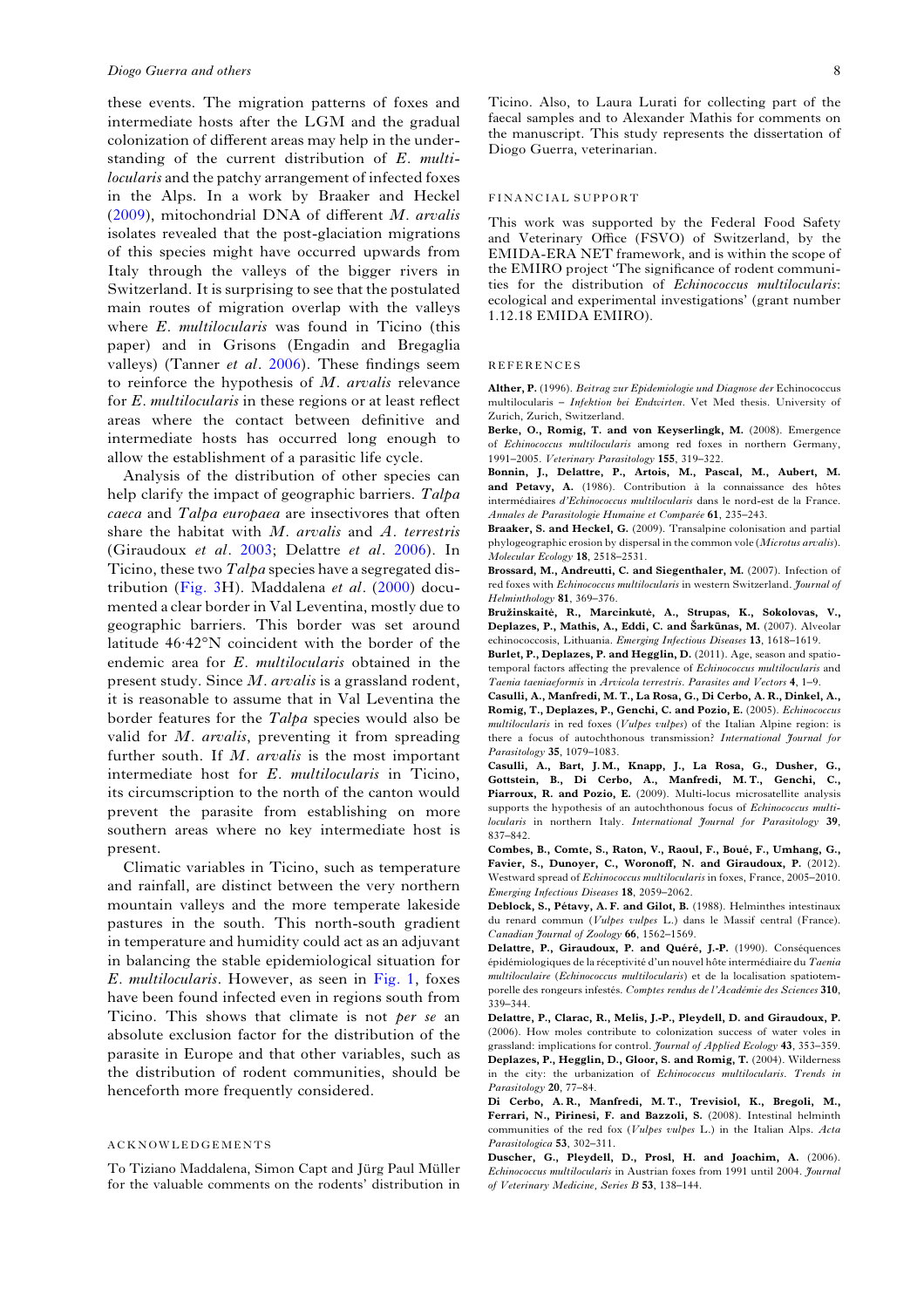<span id="page-8-0"></span>Eckert, J., Gemmell, M., Meslin, F. and Pawlowski, Z. (2001). WHO/ OIE Manual on Echinococcosis in Humans and Animals: A Public Health Problem of Global Concern, Vol. 32. World Organisation for Animal Health, Paris, France.

Eckert, J., Deplazes, P. and Kern, P. (2011). Alveolar echinococcosis (Echinococcus multilocularis) and neotropical forms of echinococcosis (Echinococcus vogeli and Echinococcus oligarthrus). In Oxford Textbook of Zoonoses: Biology, Clinical Practice, and Public Health Control, 2nd Edn (ed. Palmer, S. R., Soulsby, E. J. L., Torgerson, P. R. and Brown, D. W. G.), pp. 668–699. Oxford University Press, Oxford, UK.

Ewald, D. (1993). Prävalenz von Echinococcus multilocularis bei Rotfüchsen (Vulpes vulpes L.) in der Nord-, Ost- und Südschweiz sowie im Fürstentum Liechtenstein. Ph.D. thesis, Phil. II. University of Zurich, Zurich, Switzerland.

Fischer, C., Reperant, L., Weber, J., Hegglin, D. and Deplazes, P. (2005). Echinococcus multilocularis infections of rural, residential and urban foxes (Vulpes vulpes) in the canton of Geneva, Switzerland. Parasite 12, 339–346.

Genov, T., Svilenov, D. and Polyakova-Krusteva, O. (1980). The natural occurrence of Alveococcus multilocularis in the Microtus nivalis in Bulgaria. Doklady Bolgarskoi Akademii Nauk 33, 981–984.

Giraudoux, P., Craig, P., Delattre, P., Bao, G., Bartholomot, B., Harraga, S., Quéré, J., Raoul, F., Wang, Y. and Shi, D. (2003). Interactions between landscape changes and host communities can regulate Echinococcus multilocularis transmission. Parasitology 127, S121–S132.

Giraudoux, P., Raoul, F., Afonso, E., Ziadinov, I., Yang, Y., Li, L., Li, T., Quéré, J.-P., Feng, X. and Wang, Q. (2013a). Transmission ecosystems of Echinococcus multilocularis in China and Central Asia. Parasitology 140, 1655–1666.

Giraudoux, P., Raoul, F., Pleydell, D., Li, T., Han, X., Qiu, J., Xie, Y., Wang, H., Ito, A. and Craig, P.S. (2013b). Drivers of Echinococcus multilocularis transmission in china: small mammal diversity, landscape or climate? PLOS Neglected Tropical Diseases 7, e2045. doi: 10.1371/journal. pntd.0002045.

Guislain, M.-H., Raoul, F., Giraudoux, P., Terrier, M.-E., Froment, G., Ferté, H. and Poulle, M.-L. (2008). Ecological and biological factors involved in the transmission of Echinococcus multilocularis in the French Ardennes. Journal of Helminthology 82, 143-151.

Hansen, F., Jeltsch, F., Tackmann, K., Staubach, C. and Thulke, H.-H. (2004). Processes leading to a spatial aggregation of Echinococcus multilocularis in its natural intermediate host Microtus arvalis. International Journal for Parasitology 34, 37–44.

Hausser, J. (1995). Säugetiere der Schweiz. Birkhauser, Basel, Switzerland. Hegglin, D., Bontadina, F., Contesse, P., Gloor, S. and Deplazes, P. (2007). Plasticity of predation behaviour as a putative driving force for parasite life-cycle dynamics: the case of urban foxes and Echinococcus multilocularis tapeworm. Functional Ecology 21, 552–560.

Hofer, S., Gloor, S., Muller, U., Mathis, A., Hegglin, D. and Deplazes, P. (2000). High prevalence of Echinococcus multilocularis in urban red foxes (*Vulpes vulpes*) and voles (*Arvicola terrestris*) in the city of Zurich, Switzerland. Parasitology 120, 135–142.

Hosemann, G., Schwarz, E., Lehmann, J. C. and Posselt, A. (1928). Die Echinokokken Krankheit. In Neue Deutsche Chirurgie, Vol. 40 (ed.

Küttner, H.), pp. 103–107. Ferdinand Enke Verlag, Stuttgart, Germany. Houin, R., Deniau, M., Liance, M. and Puel, F. (1982). Arvicola terrestris, an intermediate host of Echinococcus multilocularis in France: epidemiological consequences. International Journal for Parasitology 12, 593–600.

Jones, A. and Pybus, M.J. (2001). Taeniasis and echinococcosis. In Parasitic Diseases of Wild Mammals (ed. Samuel, W. M., Pybus, M. J. and Kocan, K. K.), pp. 150–192. Iowa State University Press, Iowa, USA. Kharchenko, V. A., Kornyushin, V. V., Varodi, E. I. and Malega, O. M. (2008). Occurrence of Echinococcus multilocularis (Cestoda, Taeniidae) in red foxes (Vulpes vulpes) from Western Ukraine. Acta Parasitologica 53,  $36-40.$ 

Lind, E. O., Juremalm, M., Christensson, D., Widgren, S., Hallgren, G., Ågren, E., Uhlhorn, H. and Lindberg, A. (2011). First detection of Echinococcus multilocularis in Sweden, February to March 2011. Euro Surveillance 16, 696–705.

Macdonald, D. (1977). On food preference in the red fox. Mammal Review 7, 7–23.

Maddalena, T., Maurizio, R. and Moretti, M. (2000). Zone di contatto fra Talpa caeca Savi e Talpa europaea L. in Val Leventina, Valle di Blenio, Val Mesolcina, e Val San Giacomo (Cantoni Ticino e Grigioni, Svizzera / provicina di Sondrio, Italia). Bolletino dela Società Ticinese di Scienze Naturali 88, 13–18.

Magi, M., Macchioni, F., Dell*'*Omodarme, M., Prati, M., Calderini, P., Gabrielli, S., Iori, A. and Cancrini, G. (2009). Endoparasites of red fox (Vulpes vulpes) in central Italy. Journal of Wildlife Diseases 45, 881–885.

Manfredi, M., Genchi, C., Deplazes, P., Trevisiol, K. and Fraquelli, C. (2002). Echinococcus multilocularis infection in red foxes in Italy. Veterinary Record 150, 757.

Mathis, A., Deplazes, P. and Eckert, I. (1996). An improved test system for PCR-based specific detection of Echinococcus multilocularis eggs. Journal of Helminthology 70, 219–222.

Meia, J.-S. and Weber, J.-M. (1995). Home ranges and movements of red foxes in central Europe: stability despite environmental changes. Canadian Journal of Zoology 73, 1960–1966.

Moks, E., Saarma, U. and Valdmann, H. (2005). Echinococcus multilocularis in Estonia. Emerging Infectious Diseases 11, 1973–1974.

Nonaka, N., Sano, T., Inoue, T., Teresa Armua, M., Fukui, D., Katakura, K. and Oku, Y. (2009). Multiplex PCR system for identifying the carnivore origins of faeces for an epidemiological study on Echinococcus multilocularis in Hokkaido, Japan. Parasitology Research 106, 75–83.

Rajković-Janje, R., Marinculić, A., Bosnić, S., Benić, M., Vinković, B. and Mihaljević, Ž. (2002). Prevalence and seasonal distribution of helminth parasites in red foxes (Vulpes vulpes) from the Zagreb County (Croatia). Zeitschrift für Jagdwissenschaft 48, 151–160.

Raoul, F., Deplazes, P., Rieffel, D., Lambert, J.-C. and Giraudoux, P. (2010). Predator dietary response to prey density variation and consequences for cestode transmission. Oecologia 164, 129–139.

Rataj, A. V., Bidovec, A., Žele, D. and Vengušt, G. (2010). Echinococcus multilocularis in the red fox (Vulpes vulpes) in Slovenia. European Journal of Wildlife Research 56, 819–822.

Rausch, R.L. (1967). On the ecology and distribution of Echinococcus spp. (Cestoda: Taeniidae), and characteristics of their development in the intermediate host. Annales de Parasitologie Humaine et Comparée 42, 19–63.

Reperant, L., Hegglin, D., Fischer, C., Kohler, L., Weber, J.-M. and Deplazes, P. (2007). Influence of urbanization on the epidemiology of intestinal helminths of the red fox (*Vulpes vulpes*) in Geneva, Switzerland. Parasitology Research 101, 605–611.

Reperant, L., Hegglin, D., Tanner, I., Fischer, C. and Deplazes, P. (2009). Rodents as shared indicators for zoonotic parasites of carnivores in urban environments. Parasitology 136, 329–337.

Rietschel, G. (1981). Beitrag zur Kenntnis von Taenia crassiceps (Zeder, 1800) Rudolphi, 1810 (Cestoda, Taeniidae). Zeitschrift für Parasitenkunde 65, 309–315.

Said-Ali, Z., Grenouillet, F., Knapp, J., Bresson-Hadni, S., Vuitton, D. A., Raoul, F., Richou, C., Millon, L. and Giraudoux, P. (2013). Detecting nested clusters of human alveolar echinococcosis. Parasitology 140, 1693–1700.

Schaerer, O. (1987). Die Metacestoden der Kleinsäuger (Insectivora und Rodentia) und ihre Wirtsarten Verbreitung und Häufigkeit im Kanton Thurgau (Schweiz). Ph.D. thesis, Phil. II. University of Zurich, Zurich, Switzerland. Schneider, R., Aspöck, H. and Auer, H. (2013). Unexpected increase of alveolar echinococcosis, Austria, 2011. Emerging Infectious Diseases 19, 475–477.

Schweiger, A., Ammann, R. W., Candinas, D., Clavien, P.-A., Eckert, J., Gottstein, B., Halkic, N., Muellhaupt, B., Prinz, B. M., Reichen, J., Tarr, P. E., Torgerson, P. R. and Deplazes, P. (2007). Human alveolar echinococcosis after fox population increase, Switzerland. Emerging Infectious Diseases 13, 878–882.

Sikó, S. B., Deplazes, P., Ceica, C., Tivadar, C., Bogolin, I., Popescu, S. and Cozma, V. (2011). Echinococcus multilocularis in south-eastern Europe (Romania). Parasitology Research 108, 1093–1097.

Sommer, R. and Nadachowski, A. (2006). Glacial refugia of mammals in Europe: evidence from fossil records. Mammal Review 36, 251–265.

Sreter, T., Szell, Z., Egyed, Z. and Varga, I. (2003). Echinococcus multilocularis: an emerging pathogen in Hungary and Central Eastern Europe? Emerging Infectious Diseases 9, 384–386.

Staubach, C., Hoffmann, L., Schmid, V. J., Ziller, M., Tackmann, K. and Conraths, F. J. (2011). Bayesian space–time analysis of Echinococcus multilocularis-infections in foxes. Veterinary Parasitology 179, 77–83.

Štefanić, S., Shaikenov, B., Deplazes, P., Dinkel, A., Torgerson, P. and Mathis, A. (2004). Polymerase chain reaction for detection of patent infections of Echinococcus granulosus ("sheep strain") in naturally infected dogs. Parasitology Research 92, 347–351.

Stieger, C., Hegglin, D., Schwarzenbach, G., Mathis, A. and Deplazes, P. (2002). Spatial and temporal aspects of urban transmission of Echinococcus multilocularis. Parasitology 124, 631–640.

Takumi, K., de Vries, A., Chu, M. L., Mulder, J., Teunis, P. and van der Giessen, J. (2008). Evidence for an increasing presence of